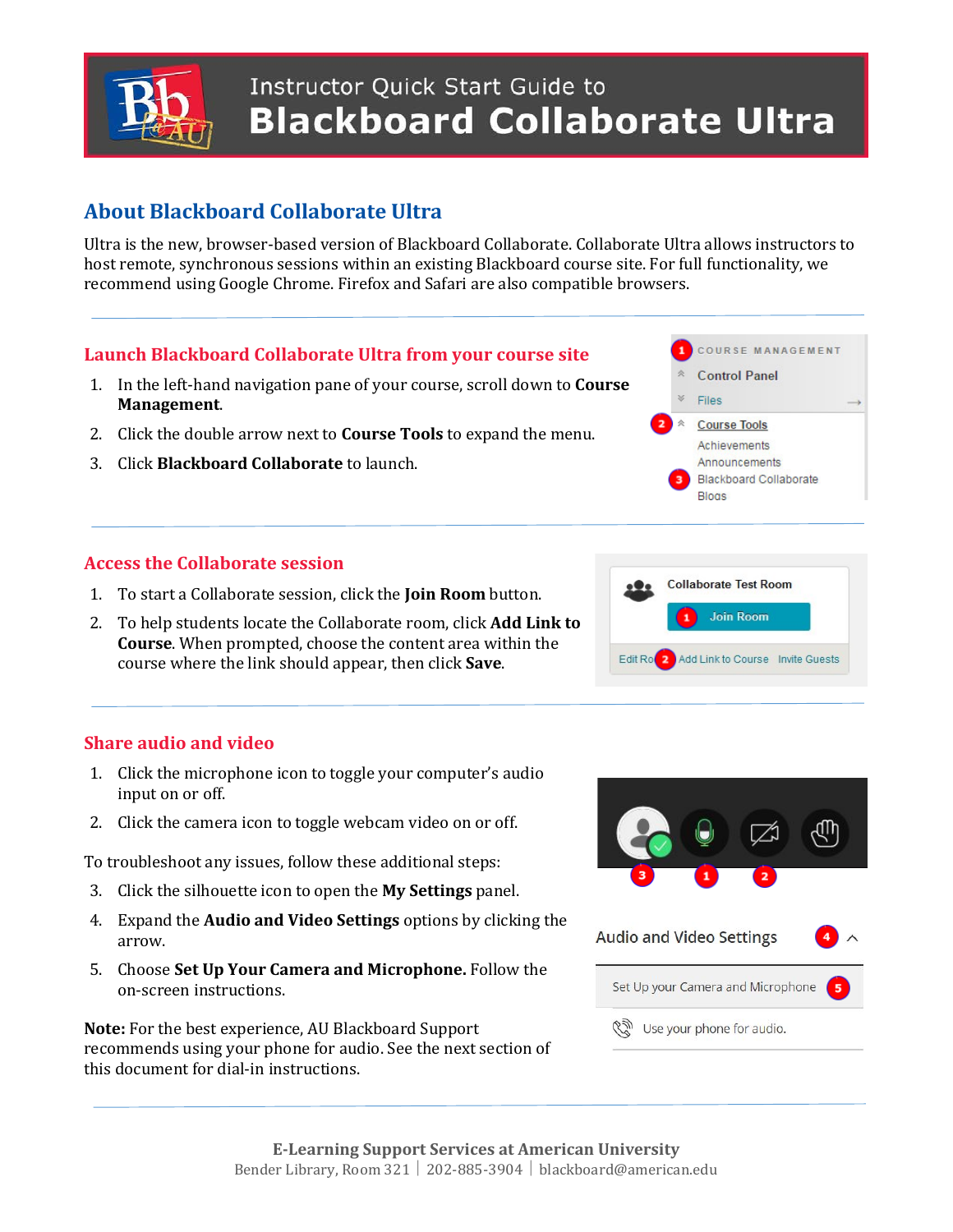#### **Dial in for audio** (required for computers without speakers and/or a microphone)

- 1. Follow Steps 3 and 4 above to open the **Audio and Video Settings** panel or click the **Open Session Menu** icon (three horizontal lines) in the upper-left corner of the screen.
- 2. Click **Use Your Phone for Audio** to generate a dial-in number and PIN to access the session.
- 3. Call the number and enter the PIN followed by the pound sign (#) when prompted. Long-distance or roaming charges may apply.
- 4. When finished, click the **X** to close the panel.

#### **Set sharing permissions for participants**

- 1. Click the purple icon (**<<**) in the bottom-right corner of the screen to **Open Collaborate Panel**.
- 2. Click the gear icon (**My Settings**).
- 3. Scroll down to **Session Settings** and click the arrow to expand the menu of options
- 4. Check or uncheck the appropriate boxes to set permissions.
- 5. When finished, click the purple **X** in the bottom-right corner of the screen to close the panel.

#### **Record the session**

- 1. Click the **Open Session Menu** icon in the upper-left corner of the screen (three horizontal lines).
- 2. Click **Start Recording** to capture the shared video and audio during the session.
- 3. When finished, **Open Session Menu** again by clicking the icon in the upper-left corner of the screen.
- 4. Click **Stop Recording**.
- 5. After the recording has been processed, it will appear under **Recordings** in the Blackboard Collaborate area of your course site.





Open Collaborate panel

 $\mathbf{1}$ 

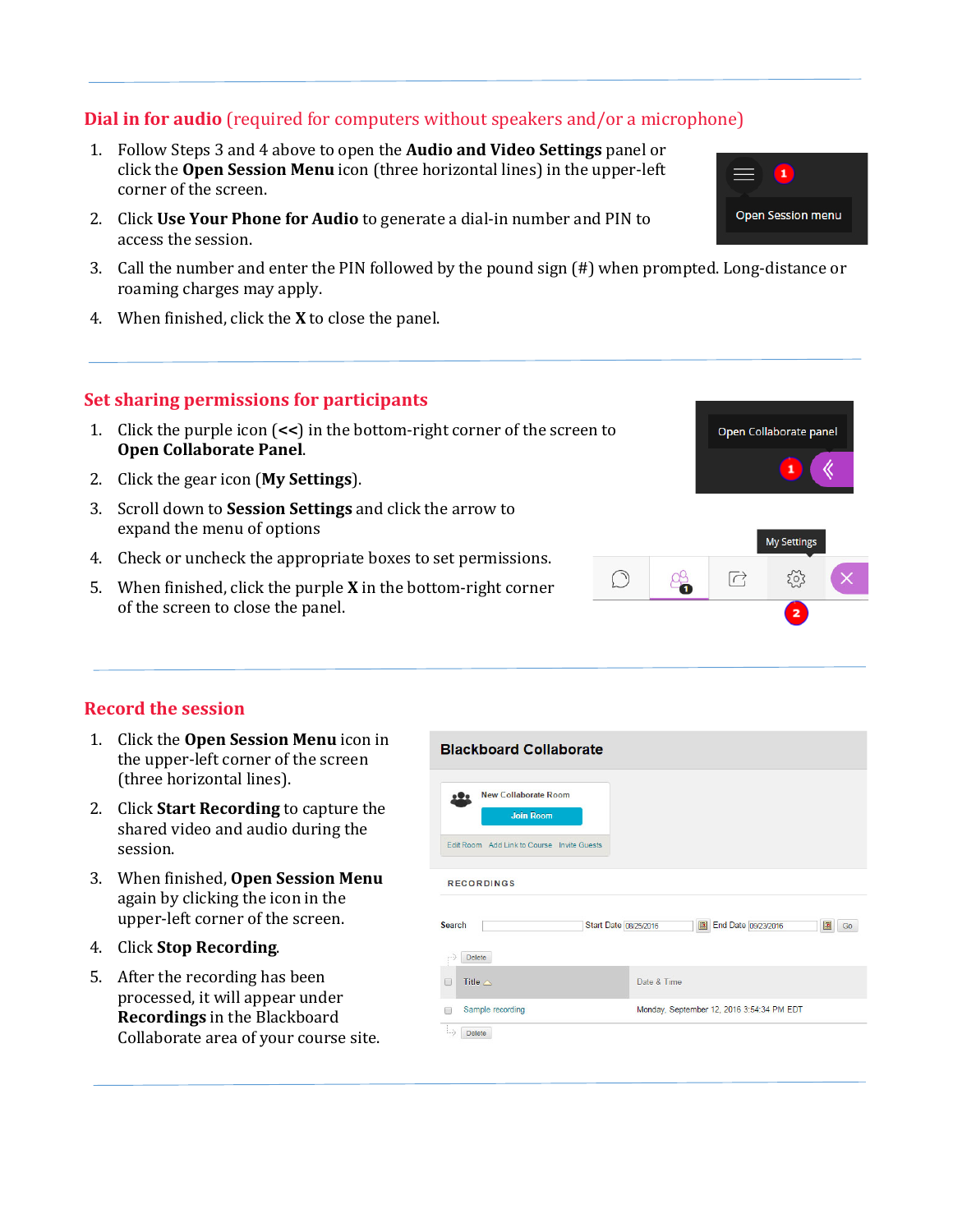#### **Share content**

Use this feature to access a virtual whiteboard, display a file (JPG, PNG, PPT, PDF), share your desktop, conduct a poll, or set up breakout groups within your Collaborate session.

- 1. Click the purple icon (**<<**) in the bottom-right corner of the screen to **Open Collaborate Panel**.
- 2. Click the **Share Content** button at the bottom of the panel.
- 3. Click the type of content you want to display. Follow the on-screen prompts to select the specific file or application from your computer and begin sharing it with participants.
- 4. While presenting, you can add annotations to the whiteboard or a shared file using the tool icons (listed from left to right):
	- Open Session Menu
	- Select
	- Pointer
	- Pencil (to draw freehand on the screen)
	- Shapes (to insert a rectangle, line, or ellipse)
	- Text (to type on the screen)
	- Clear (to erase an annotation)
- 5. Click the **Stop Sharing** button in the upper-right corner of the screen to close the file or application. Audio and video will continue to be shared with participants until you toggle them off or exit the session.

# **Stop Sharing**

#### **Interact with participants**

- 1. Click the purple icon (**<<**) in the bottom-right corner of the screen to **Open Collaborate Panel**.
- 2. To text message with participants, click the speech bubble icon (**Chat**) to open the panel.
	- Use the drop-down list to choose which participants will receive your messages (all participants or moderators only).
- $\Box$
- Enter the text of your message in the **Say something…** box, then click **Enter** on your keyboard to post.
- 3. To view a list of session participants, click the people icon (**Open Participants List**).
- 4. Moderators can set audio and/or visual notifications of participant activity, such as leaving or entering the session, raising a hand, or posting a chat message. To set your preferences, click the gear icon (**My Settings**) to access the **Notification Settings** menu.